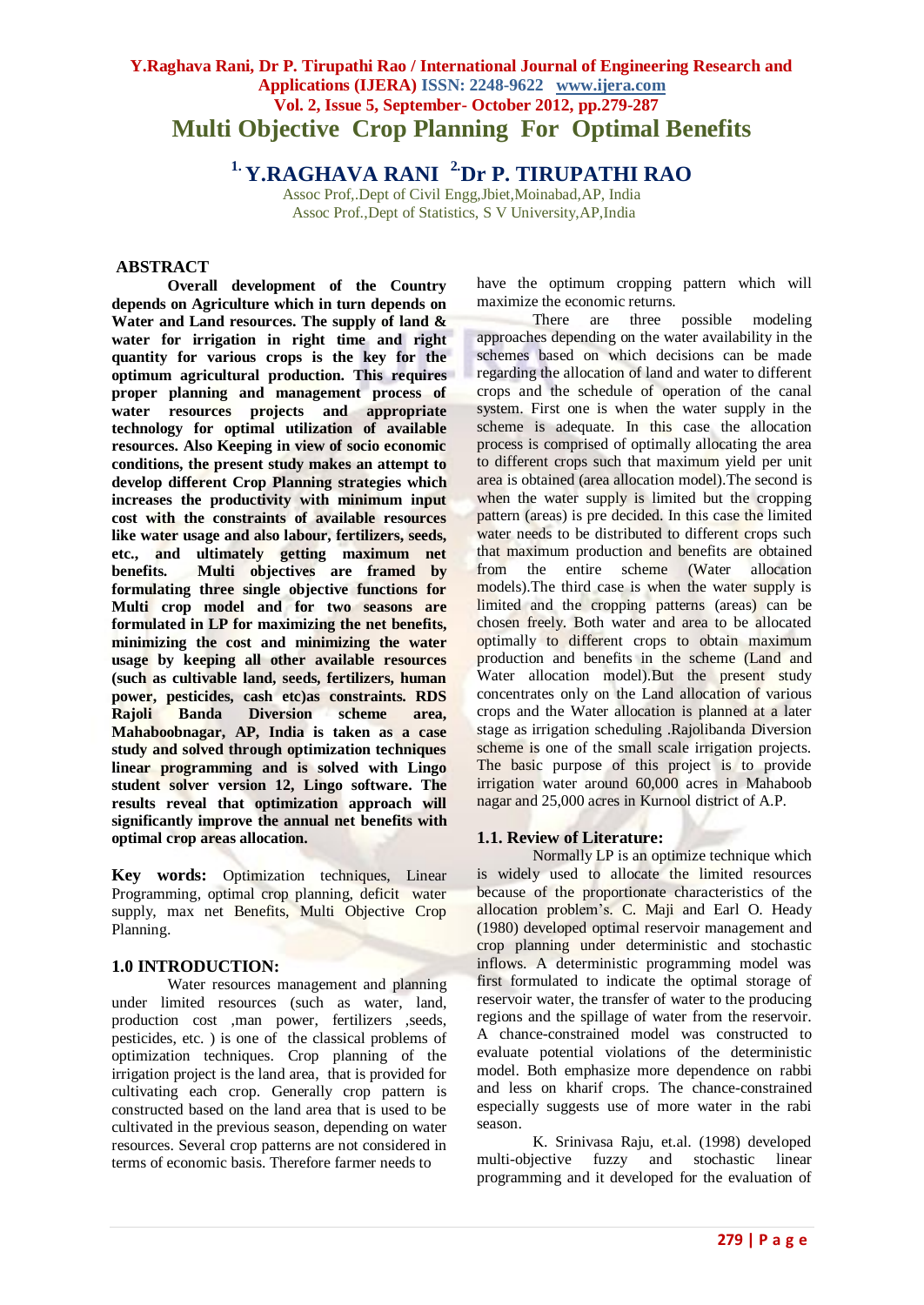management strategies .The irrigation planning scenario considered 3 conflicting objectives like net benefits, crop production and labor employment. They demonstrates how vagueness and imprecision in the objective function values to quantified by membership functions in a fuzzy multi-objective frame work.

F.S.Royee et.al. (2000) studied a model based optimization of crop management for climate forecasting applications, the conventional use of crop models limit on experiment to a small predetermined subset of the possible combinations of variables. Laxmi Narayan Sethi,et.al.(2002) developed the optimal crop planning and conjunctive use of water resources due to increasing trend of intensive rice cultivation in a coastal river basin. For effective management, two models have been developed viz . .

. . Ground water balance sheet model and optimum cropping and ground water management model. A ground water balance models has been developed by considering mass balance approach. The components of it are rainfall, irrigated rice and non-rice field base flow from rivers and seepage flow from surface drains. Optimization model using LP is developed for optimal cropping and ground water management. These models were applied to a portion of a costal river basin in Orissa state, India.

P.Ssrivastava et.al. (2002) described a methodology which integrated a genetic algorithm (GA) with a continuous simulation, watershed scale NPS pollution model, annualized agricultural non point source pollution model to optimize the best management practices on a field by field basis for a entire water shed. The optimization analysis was performed to identify BMP that minimized long term water equality degradation and maximized net form to a annual basis.

Takeshi Itoha et.al. (2003) formulated the crop planning problem as a liner programming problem. They assumed the profit co-efficient for agricultural products aren't certain values because of influence on future with uncertain (stochastic) values are considered for decision making in agricultural forms.

Baney M. malti et.al. (2006) applied green water Re-capitalization for optimizing agricultural productivity in eastern and southern Arabica for managing poor agricultural productivity water distribution problem.

F. Camacho et.al. (2006) studied management and optimization of water resources in irrigated agriculture through the use of remote sensing, agro meter orological data and information technologies.

M. Janga Reddy and D.Nagesh Kumar (2007) have evaluated the strategies for crop planning and operation of irrigation reservoir system using multi-objective differential evolution. In this study multi-objective differential evolution (MODE) approach is proposed for the simultaneous evolution

of optimal cropping pattern and operation policies for a multi-crop irrigation reservoir system. Under varying hydrological conditions, the fixed cropping pattern with conventional operating rule curve policies, a nonlinear multi-objectives optimization model is formulated MODE model can be used to evolve different strategies for irrigation planning and reservoir operation policies and to select the best possible solution appropriate to the forecasted hydrologic condition.

Metaheuristics Millie panta, et.al. (2008), studied the estimation of optimal crop plan using nature inspired. Irrigation management has gained significance due to growing social needs and increasing food grains while the resources have limited and scare. It includes optimal allocation of water for irrigation purposes and optimal cropping pattern for a given land area with an objective to maximize economic returns, to estimate unknown minimum quantities of these resource inputs available are obtained with the help of crop planning model itself.

D.K. Sharma (2008) developed a multi objective programming techniques by name lexicographic goal programming (LGP) model. It is used for optimal allocation of land under cultivation and to propose an annual agricultural plan for optimal allocation of land under cultivation and to propose an annual agriculture plan for the various crops, which helps in obtaining different solutions in the decision making environment.

S.A.Mohanddes and Mohd. Ghazali Mohayidin (2008) ,applied fuzzy techniques for agricultural production planning in a watershed. These are large-scale regions where the agricultural production planning is associated with multiple objectives, including economic, social and environmental targets. It plays a vital role in all agricultural planning because some factors aren't fully controllable while some input data such as demand, resources, costs and objective functions are imprecise. The multi-objective mathematical programming model focuses on 3 objectives simultaneously, such as profit maximization, employment maximization and erosion minimization are subjected to 88 constraints.

N.Vivekanandan, et.al. (2008) studied optimization/plans of cropping pattern using goal programming approach. They considered Irrigation planning and scheduling are essential components of water management in irrigated agriculture. For maximization of net return, protein and calorie values with minimum land and water for Barna command area. The factors like amount of net return, utilization of surface and ground water by different plans are considered for the selection of best cropping of GP for optimization of cropping pattern for command area.

Present study concern with socio economic aspects of the former to get maximum net benefits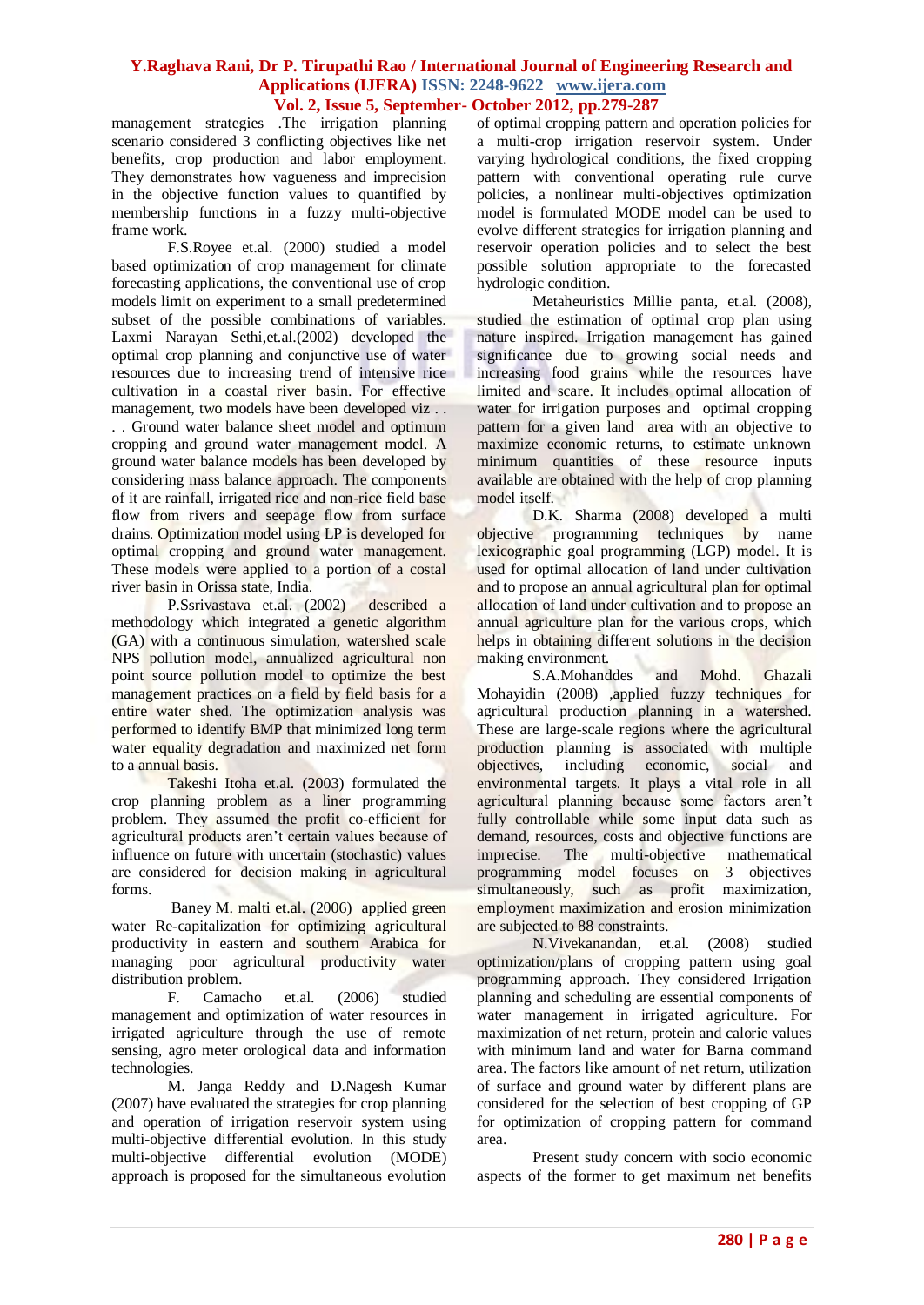,and optimal usage of available resources by formulating multi Objective model in LP

#### **1.2. MODEL FORMULATION:**

There are two important seasons namely kharif starting from June ending with November & Rabi season starting from December ending with May. RDS is a diversion scheme project on the river Thungabadra and the main canal of this scheme further divided into 48 distributaries with different capacities of irrigation water supply. For the present study the data has been collected from the different ministries of Irrigation and Agriculture of Andhra Pradesh and also from the department of statistics and economics, revenue etc. and presented as revenue per unit yield of crop (Ri), Investment input cost per unit yield of crop (Ci), water requirement per unit land of ith crop (Wi), Yield of ith crop per unit land (Yi), Extent area of ith crop (Ai), Total irrigated land (At),Total cultivated land(A),Total availability of water(Wa), Minimum brake-even yield of the crops(Ym),Maximum possible yield of all crops (Ys) etc.The data from above source also gives us cost on

# **1.3[.Objective Functions](../Desktop/objective%20functions&constraints.docx)** :

## **1.3.1.Objective-I: Profit Maximization**

Let  $A_i$  be the extent of area to be cultivated for i<sup>th</sup> crop, where  $i=1, 2, 3, 4, 5, 6, 7$ .

Let  $Y_i$  be the yield in tonnens of i<sup>th</sup> crop, per unit area (per hectare); Let  $R_i$  be the value of the product per tone; Total revenue on i<sup>th</sup> crop per tonne per hectare =  $Y_i$  R<sub>i</sub>; The revenue of the i<sup>th</sup> crop on total yield =  $R_i Y_i A_i$ . The total revenue on

all the Seven crop is  $T_R = \sum_{i=1}^{n}$ *n*  $i=1$  $\overline{R}$ i Yi Ai ; for n=7

Let  $C_i$  be the input/investment cost per unit (per tonne) of  $i<sup>th</sup>$  crop; Cost on Y<sub>i</sub> units of yield per unit area is  $C_i Y_i$ ; Cost for  $Y_i$  units of yield for  $A_i$  units of area =  $C_i Y_i A_i$ ; The total investment cost for all

crops for all the extent area is 
$$
T_c = \sum_{i=1}^{7} G_i Y_i A_i
$$
;

Total net value for productions of the crops =  $T_c$ 

 $=\sum$  $=$ 1 Ci Yi Ai *i*

Let  $Z_1$  be the net profit (revenue) then  $Z_1 = T_R - T_C$ 

; 
$$
Z_i = \sum_{i=1}^{7} Ri \ Yi \ Ai \ \sum_{i=1}^{7} Ci \ Yi \ Ai
$$

Maximize  $Z_1 =$  ; n=7..............

(1)

**1.3.2.Objective-II: Inputs cost minimization**

seeds for ith crop per unit area of land(CSi), cost on fertilizers for ith crop per unit area of land(CFi), cost on pesticides for ith crop per unit area of land(CPi), cost on Human power for ith crop per unit area of land(CHi), cost on Animal & Other labour for ith crop per unit area of land(CAi),cost on Cash rent for ith crop per unit area of land(CRi), cost on land revenue for ith crop per unit area of land(CLRi), cost on Unforeseen expenditure for ith crop per unit area of land(CUi), cost on Gross inputs for ith crop per hectare of land(GCi) etc. Along with their total possible investment costs namely CS, CF, CH, CR, CA, CLR, CU and GC. The raw data requires formatting for identification of inputs and the raw statistical data as per the requirements to be incorporated as inputs. After formatting the statistical data we have run the optimal programming problem on Lingo Software 12. We have obtained the optimal section of decision variables on three accounts for obtaining (1) Maximum Net Profits, (2) Minimum Investment Costs, (3) Minimum use of water resources. The outputs were analyzed with suitable statistical graphs and are placed below.

Min  $Z_2$   $=$ 

$$
\sum_{i=1}^{n} Ai (CSi + CFi + CFi + CHi + CAi + CRi + CLRi + CUi)
$$
  
...... (1.1)

 $CS_i$  be the cost on seeds per unit of land (per hectare) for  $i<sup>th</sup>$  crop;

 $CF<sub>i</sub>$  be the cost on fertilizers per unit of land (per hectare) for  $i<sup>th</sup>$  crop;

 $CP<sub>i</sub>$  be the cost on pesticides per unit of land (per hectare) for  $i<sup>th</sup>$  crop;

CH<sup>i</sup> be the cost on human power per unit of land (per hectare) for  $i<sup>th</sup>$  crop;

 $CA<sub>i</sub>$  be the cost on animal and other labour per unit of land (per hectare) for  $i<sup>th</sup>$  crop;

 $CR<sub>i</sub>$  be the cost on Cash rent per unit of land (per hectare) for i<sup>th</sup> crop;

CLR<sup>i</sup> be the cost on land revenue per unit of land (per hectare) for  $i<sup>th</sup>$  crop;

CU<sup>i</sup> be the cost on gross input per unit of land (per hectare) for  $i<sup>th</sup>$  crop;

**1.3.3.Objective - III: Water usage minimization**

$$
\begin{array}{rcl}\n\text{Min} & Z_3 & = & \sum_{i=1}^{n} \left( \text{WKi} + \text{WRi} \right) \text{Ai}; \\
\text{for} \quad \end{array}
$$

n=7………… (1.2)

Where WKi water available in kharif season

WRi water available in rabi

season

**1.4.Formulation of Constraints: Constraint on water availability**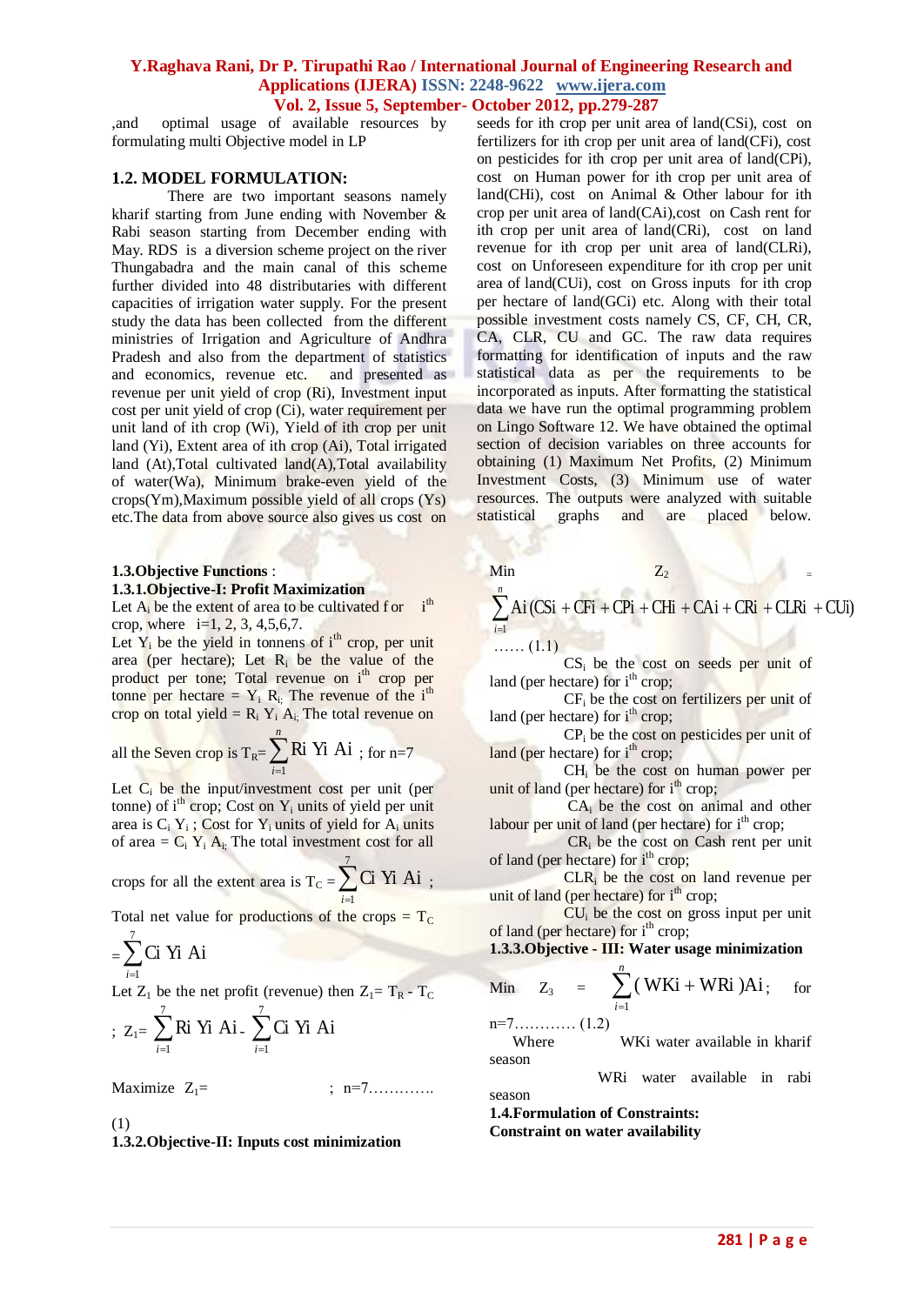$\sum_{n=1}^{n} Y(X | A) = Y(x)$ <br>
When Widi - 1 total wate requirement for all  $\sum_{n=1}^{n} (Y(X | A) - (X))$ <br> **Constraint on investment for all**  $\sum_{n=1}^{n} (Y(X | A) - (X))$ **<br>
Constraint on investment constraint on investment constraint on inves**  $i = 1$ Wi Ai <= WA ……………………… (2) Where WiAi – Total water requirement for all crops WA - Average water availability **Constraint on land variability**   $\sum_{i=1}$ *n*  $i = 1$ i Ai <= AT ……………………… (2.1) Where  $\lambda_i$  is the weight coefficient  $\lambda_i$  Ai is total area for crop planting **Constraint on minimum yield requirement** *Y* i Ai >= Ymin ……………………… (2.2) *n i* 1 Where Minimum yield requirement of  $i<sup>th</sup>$  crop in  $A<sub>i</sub>$ units of Area =  $Y_i$ . A<sub>i</sub> Ymin is minimum yield requirement for all crops **Constraint on maximum yield requirement**  $\sum_{i=1}$ *n i*=1 YiAi <= Ymax ……………………… (2.3) Where Ymax is maximum yield requirement for all crops **Constraint on total availability of land for cultivation**   $\sum_{i=1}^{\infty}$ *n*  $i = 1$  $Ai \leq A$ <= A ……………………… (2.4)  $\sum$  $\equiv$ *n i CS* 1 i Ai (2.5)  $\sum_{i=1}$ *n CF* 1 i Ai  $\sum$  $\equiv$ *n i CP* 1 i Ai  $\sum$  $\overline{a}$ *n i CH* 1 i Ai **other labour**  $\sum$  $=$ *n i CA* 1 i Ai  $\sum$ Ξ *n i CR* 1 i Ai **Constraint on investment cost on land revenue**   $\sum_{n=1}^{n}$ = *i CLR* i Ai <= CLR; ……………………… (2.11) 1 **Constraint on investment cost on unforeseen expenditure**  *CU* i Ai <= CU; ……………………… (2.12)  $=$ *n i* 1 **Constraint on investment cost on gross input**

 *n i GC* 1 i Ai <= GC; ……………………… (2.13)

*n*

And Ai >= 0 ; for n=7 ……………………… (2.14)

#### **OUTPUTS OF OBJECTIVE VALUES (Table:1)**

| 71:                                      | 72:                                    | 73:                                |  |
|------------------------------------------|----------------------------------------|------------------------------------|--|
| <b>Net Profit</b><br><b>Maximization</b> | <b>Investment Cost</b><br>Minimization | <b>Water Usage</b><br>Minimization |  |
| RS (in thousands)                        | <b>Rs(in thousands)</b>                | (MCM)                              |  |
| 725779                                   | 41153                                  | 8023.568                           |  |

Where A is total availability of land for cultivation **Constraint on investment cost on seeds**

<= CS; for n=7 ………………………

**Constraint on investment cost on fertilizers**

<= CF; ……………………… (2.6)

**Constraint on investment cost on pesticides**

<= CP; ……………….. (2.7)

**Constraint on investment cost on human power**

<= CH; ……………………… (2.8)

**Constraint on investment cost on animal &** 

$$
\sum_{i=1}^{n} CA_i \text{ Ai} <_{C} CA_i
$$
 (2.9)

**Constraint on investment cost on cash rent**

$$
\sum_{i=1}^{n} CRi \text{ Ai} \ll = \text{CR}; \dots, \dots, \dots, \dots, (2.10)
$$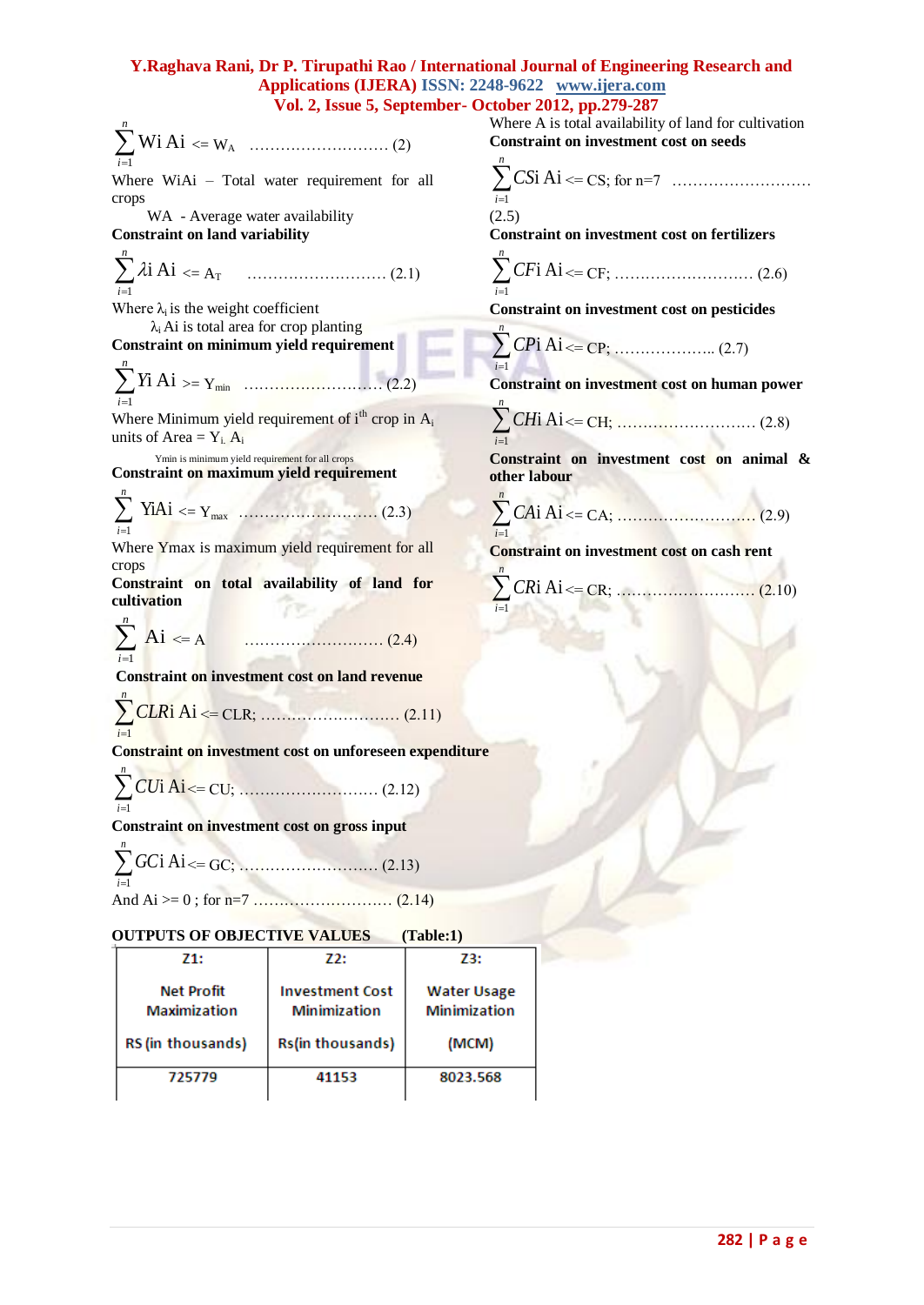#### **Y.Raghava Rani, Dr P. Tirupathi Rao / International Journal of Engineering Research and Applications (IJERA) ISSN: 2248-9622 www.ijera.com Vol. 2, Issue 5, September- October 2012, pp.279-287 OPTIMAL LAND ALOCATION** FOR **VARIOUS CROPS Optimal Values for** yearly outputs  $\mathbf{o}$ B<br>J<br>E AREA OF THE Hh 30000<br>25000<br>20000<br>15000<br>10000<br>5000  $C$  T I V E hwestment<br>cost.for lih<br>crop Water usage<br>for lth crops  $\Omega$  $\mathbf{F}$ Ground nut Chillies wheat pulses Paddy Coston  $\mathbf{r}$

**OPTIMAL LAND ALLOCATIONS (OVERALL YEAR) (Table:2)**

| Crop<br><b>Name</b><br>Area of the<br>Ith crop in<br>Acers | <b>Max</b><br>net<br>benefits(thous<br>ands)<br>Z1<br>Optimal<br>crop<br>area | <b>Investment</b><br>cost for Ith<br>cropRs(thou<br>sands)<br><b>Z2</b> Optimal<br>crop area | Water<br>usage for<br>Ith crops<br>(MCM)<br>Z3<br>Optimal<br>crop area | $\blacksquare$ Paddy, 909<br>9.95 |
|------------------------------------------------------------|-------------------------------------------------------------------------------|----------------------------------------------------------------------------------------------|------------------------------------------------------------------------|-----------------------------------|
| Jawar                                                      | 8203.57                                                                       | 884.76                                                                                       | 155.18*                                                                |                                   |
| <b>Cotton</b>                                              | 12239.10                                                                      | 646.95*                                                                                      | 1992.85                                                                | Ground<br>О<br>nut, 13791.        |
| <b>Chillies</b>                                            | 17262.40                                                                      | 9855.03*                                                                                     | 140.58*                                                                | 56'                               |
| <b>Maize</b>                                               | 25791.00*                                                                     | 8522.76*                                                                                     | 71.02*                                                                 |                                   |
| <b>Pulses</b>                                              | 1031.80*                                                                      | $2527.30*$                                                                                   | $317.46*$                                                              | ■ Wheat, 0<br>Pulses, 0           |
| Ground<br>nut                                              | 13791.60                                                                      | $63.00*$                                                                                     | 204.54*                                                                |                                   |
| Paddy                                                      | 9099.95                                                                       | 26274.82                                                                                     | 26078.60                                                               |                                   |
| <b>MEAN</b>                                                | 12488.48                                                                      | 6967.8                                                                                       | 4137.17                                                                |                                   |
| <b>SD</b>                                                  | 6627.43                                                                       | 9880.78                                                                                      | 9759.55                                                                |                                   |
| C.V                                                        | 130.62                                                                        | 39.26                                                                                        | 46.07                                                                  |                                   |



OPTIMAL LAND ALLOCATIONS

**Ai Values** 

 $\Box$  Chillies, 172 62.41

Jawar, 8203 .58

 $\Box$  Jawar

■Cotton

■ Wheat

 $\n **P**ulses\n$ 

39.05 ■ Chillies

Cotton, 122

(KHARIF SEASON)  $(Table:3)$  (RABI SEASON) (Table:4)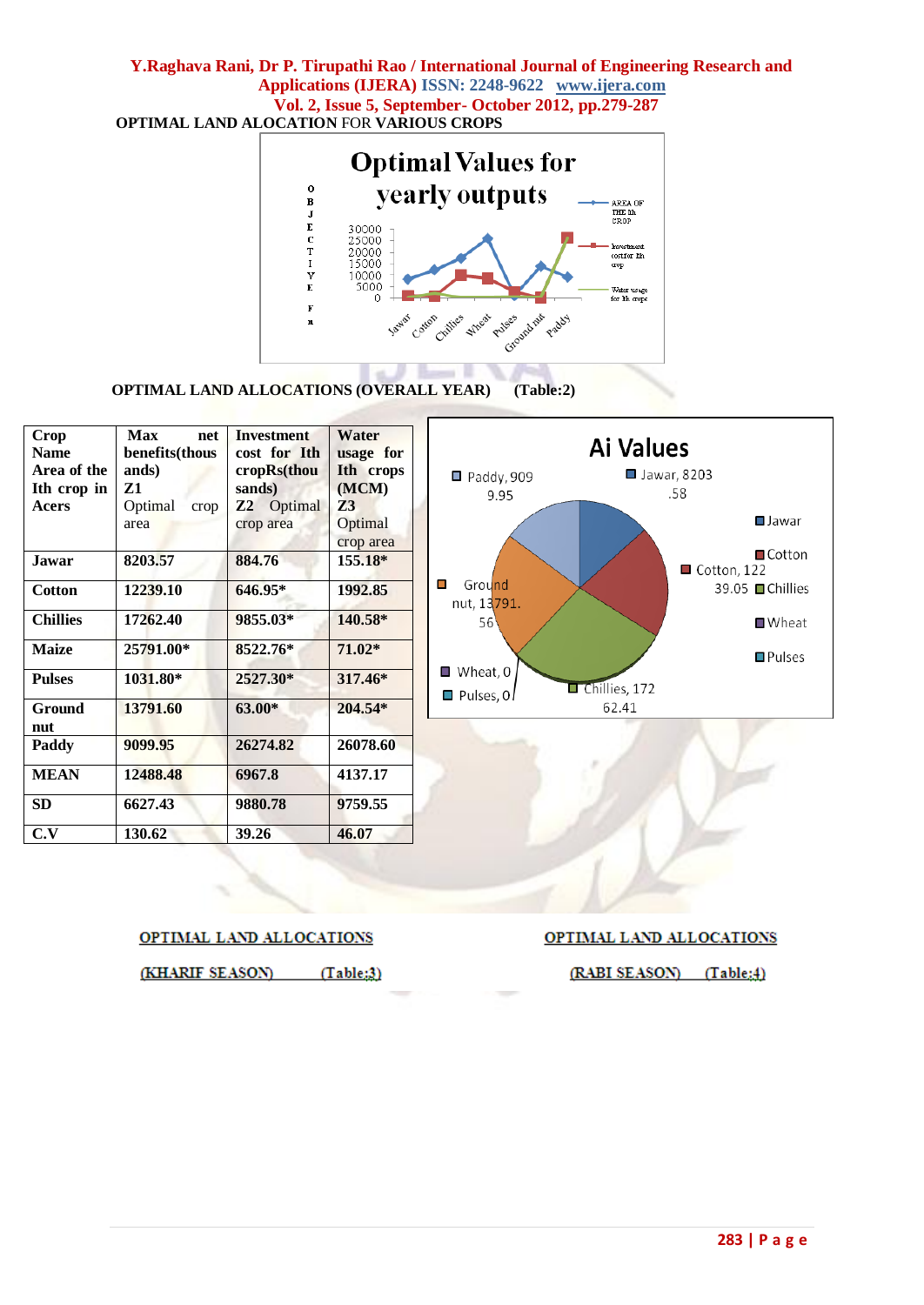|                      |                                                 |                                       |                      | Crop             | <b>Max</b> net           | <b>Investment cost</b> | Water usage   |
|----------------------|-------------------------------------------------|---------------------------------------|----------------------|------------------|--------------------------|------------------------|---------------|
| Crop<br><b>Name</b>  | <b>Max</b> net<br>benefits                      | <b>Investment</b> cost<br>for Ithcrop | Water<br>usage for   | Name<br>In Acers | benefit Optimal<br>Areas | Optimal Areas          | Optimal Areas |
| Crop<br>Area of the  | $\mathcal{C}^\mathcal{S}_{\mathsf{optimal\,})}$ | CA<br>CН<br>Optimal croplarea         | (城Top CLR            | ĊU<br>Revenue    | Investment               | Yield                  |               |
| Ith crop in<br>Acers | area                                            |                                       | Optimal crop<br>area | Jawar            | 8203.57                  | 884.76                 | $40.72*$      |
|                      |                                                 |                                       |                      | Cotton           | 12239.10                 | $646.95*$              | 1992.85       |
|                      |                                                 |                                       |                      | <b>Chillies</b>  | 17262.40                 | 9855.03*               | $43.28*$      |
| Jawar                | 8203.57                                         | 884.76                                | $40.39*$             | Maize            | 25791.00*                | 8522.76*               | $20.76*$      |
| Cotton               | 12239.05                                        | $646.95*$                             | 22855.70             | <b>Pulses</b>    | $1031.80*$               | 2527.30*               | $42.35*$      |
| <b>Chillies</b>      | 17262.41                                        | 9855.03*                              | $32.14*$             | Ground           | 13791.60                 | $63.00*$               | $157.23*$     |
| Maize                | 25791.01*                                       | 8522.76*                              | $21.96*$             | nut              |                          |                        |               |
| <b>Pulses</b>        | $1031.80*$                                      | 2527.30*                              | $27.65*$             | Paddy            | 9099.95                  | 26274.82               | 26078.60      |
| Ground               | 13791.56                                        | $63.00*$                              | 155.00*              | <b>MEAN</b>      | 12488.48                 | 6967.8                 | 4053.68       |
| nut                  |                                                 |                                       |                      | SD               | 6627.43                  | 9880.72                | 9759.55       |
| Paddy                | 9099.95                                         | 26274.82                              | $86.02*$             | C.V              | 130.62                   | 39.27                  | 41.06         |
| <b>MEAN</b>          | 12488.48                                        | 6967.8                                | 3316.98              |                  |                          |                        |               |
| S.D                  | 6627.43                                         | 9880.72                               | 8638.65              |                  |                          |                        |               |
| $\overline{\rm C.V}$ | 130.62                                          | 39.27                                 | 37.80                |                  |                          |                        |               |



INPUT VALUES FOR OPTIMAL CROP PLANNING OBJECTIVE FUNCTION (Table:5)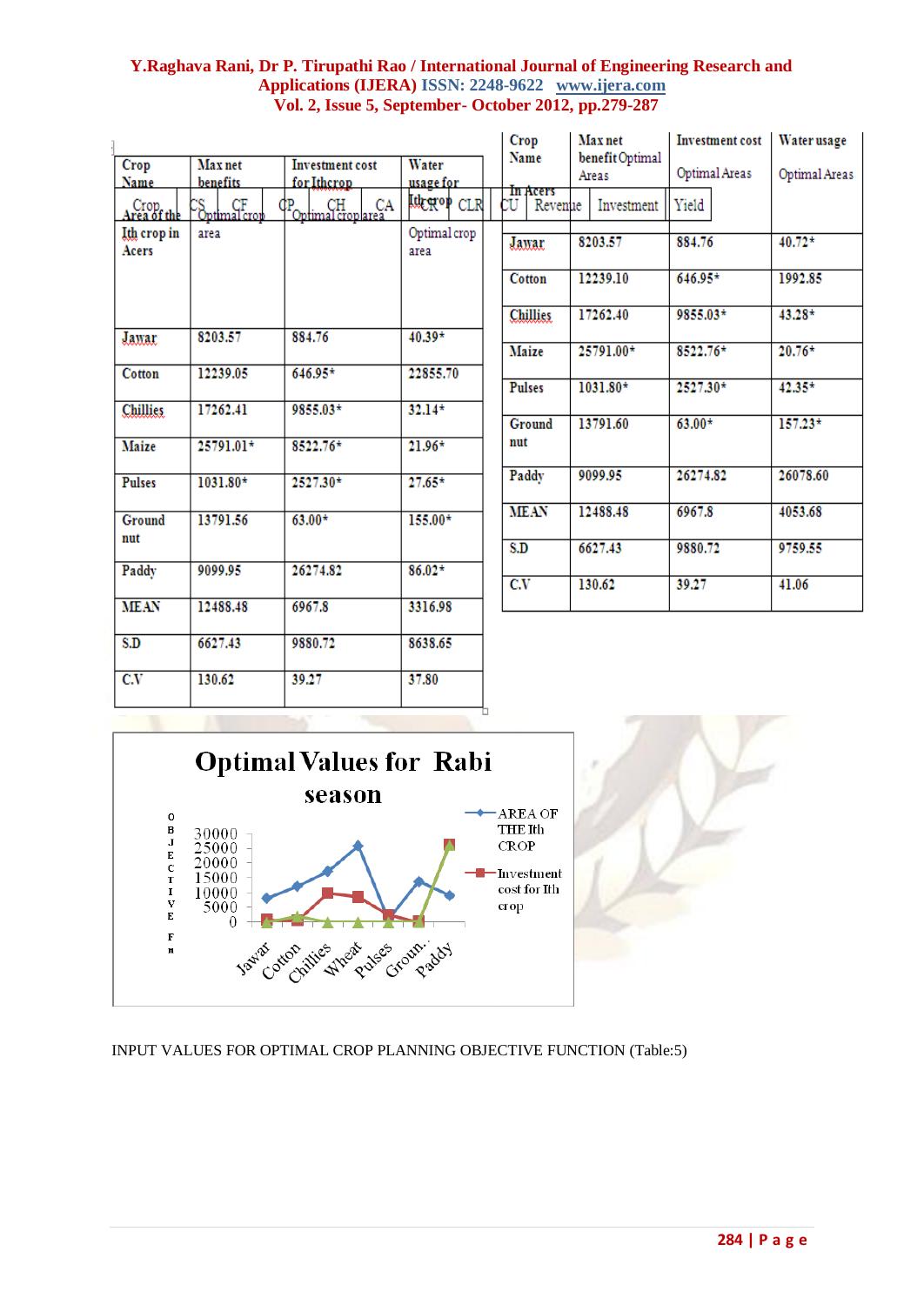**Linear Program Results (Table:6)**

|                          | <b>Maximum</b>             | <b>Minimum</b><br>Input   | <b>Minimum</b>            |
|--------------------------|----------------------------|---------------------------|---------------------------|
|                          | <b>Benefits</b>            | Cost                      | Water Usage               |
|                          |                            |                           |                           |
| Optimal<br><b>Annual</b> | $\overline{Z}1=0.375*10^8$ | $Z2=0.7264*10^8$          | $Z3=14.89$                |
| <b>Crop Areas</b>        | <b>Optimal crop areas</b>  | <b>Optimal</b> crop areas | <b>Optimal</b> crop areas |
| <b>Jawar</b>             | 1981.23                    | 2703.87                   | 18768.22                  |
| <b>Cotton</b>            | 7867.36                    | 245.112                   |                           |
| <b>Chillies</b>          | 9138.55                    | 19008.02                  | 18293.08                  |
| <b>Maize</b>             | 53172.2                    | 16075.15                  | 0                         |
| <b>Pulses</b>            | 571.29                     | 5123.198                  | 0                         |
| <b>Ground nut</b>        | 44965.12                   | 2271.28                   | $\bf{0}$                  |
| Paddy                    | 2091                       | 25703.55                  | 0                         |
|                          |                            |                           |                           |

### **1.5. LINGO PROGRAM CODE:**

data:

R1=2000; R2=6079; R3=18000; R4=3300; R5=5000; R6=2225; R7=2200;

c1=1125.6; c2=4843.733; c3=4133.6; c4=809.66667; c5=2017.5; c6=816.8637;  $c7=1060.375$ ;

W1=0.000469;W2=0.001089;W3=0.000333;W4=0.000533;W5=0.000507;W6=0.001324; W7=0.002719;

 $\sim -1$ 

 $l1=1.598; l2=0.564; l3=0.785; l4=0.092; l5=0.657; l6=0.569; l7=2.156;$ 

y1=2.13;y2=3.75;y3=2.50;y4=3.00;y5=0.80;y6=1.25;y7=3.0;

cs1=52.5;cs2=75;cs3=375;cs4=25;cs5=445;cs6=90;cs7=525;

cf1=421;cf2=850;cf3=1200;cf4=1000;cf5=600;cf6=170;cf7=155;

cp1=25;cp2=307.5;cp3=3955;cp4=3995;cp5=65;cp6=100;cp7=77.5;

ch1=516.5;ch2=1306.5;ch3=3830;ch4=3830;ch5=733;ch6=201;ch7=303;

ca1=325;ca2=432.5;ca3=870;ca4=877;ca5=450;ca6=175;ca7=300;

clr1=27;clr2=55.5;clr3=50;clr4=50;clr5=50;clr6=50;clr7=25;

cr1=53.5;cr2=101;cr3=384;cr4=372;cr5=86;cr6=28;cr7=56;

```
cu1=57;cu2=142;cu3=533;cu4=516;cu5=121;cu6=42;cu7=75;
```
gc1=1510.5;gc2=2842.5;gc3=10664;gc4=10334;gc5=2429;gc6=814;gc7=1386.5; Wa=2099.028;

at=61030;

```
ym=85709;
yx=241272.75;
A=87500;
```

```
s=13840732.14;
```
cf=38326840

```
cp=74325821.43;
```
ch=93463085.71;

```
cla=29900340.71;
```

```
clr=2680960.714;
```

```
cr=9420416.429;
gc=261387131;
```

```
END DATA max=(R1-C1)*Y1*A1+(R2-C2)*Y2*A2+(R3-C3)*Y3*A3+(R4-C4)*Y4*A4+(R5-
C5)*Y5*A5+(R6-C6)*Y6*A6+(R7-C7)*Y7*A7;
W1*A1+W2*A2+W3*A3+W4*A4+W5*A5+W6*A6+W7*A7<=Wa;
l1*A1+l2*A2+l3*A3+l4*A4+l5*A5+l6*A6+l7*A7<=at;
v1*A1+v2*A2+v3*A3+v4*A4+v5*A5+v6*A6+v7*A7>=ym;y1*A1+y2*A2+y3*A3+y4*A4+y5*A5+y6*A6+y7*A7<=yx;
cs1*A1+cs2*A2+cs3*A3+cs4*A4+cs5*A5+cs6*A6+cs7*A7<=cs;
cf1*A1+cf2*A2+cf3*A3+cf4*A4+cf5*A5+cf6*A6+cf7*A7<=cf;
cp1*A1+cp2*A2+cp3*A3+cp4*A4+cp5*A5+cp6*A6+cp7*A7<=cp;
ch1*A1+ch2*A2+ch3*A3+ch4*A4+ch5*A5+ch6*A6+ch7*A7<=ch;
ca1*A1+ca2*A2+ca3*A3+ca4*A4+ca5*A5+ca6*A6+a7*A7<=ca;
chr1*A1+chr2*A2+chr3*A3+chr4*A4+chr5*A5+chr6*A6+chr7*A7<=chr;cr1*A1+cr2*A2+cr3*A3+cr4*A4+cr5*A5+cr6*A6+cr7*A7<=cr;
cu1*A1+cu2*A2+cu3*A3+cu4*A4+cu5*A5+cu6*A6+cu7*A7<=cu;
gc1*A1+gc2*A2+gc3*A3+gc4*A4+gc5*A5+gc6*A6+gc7*A7<=gc;
```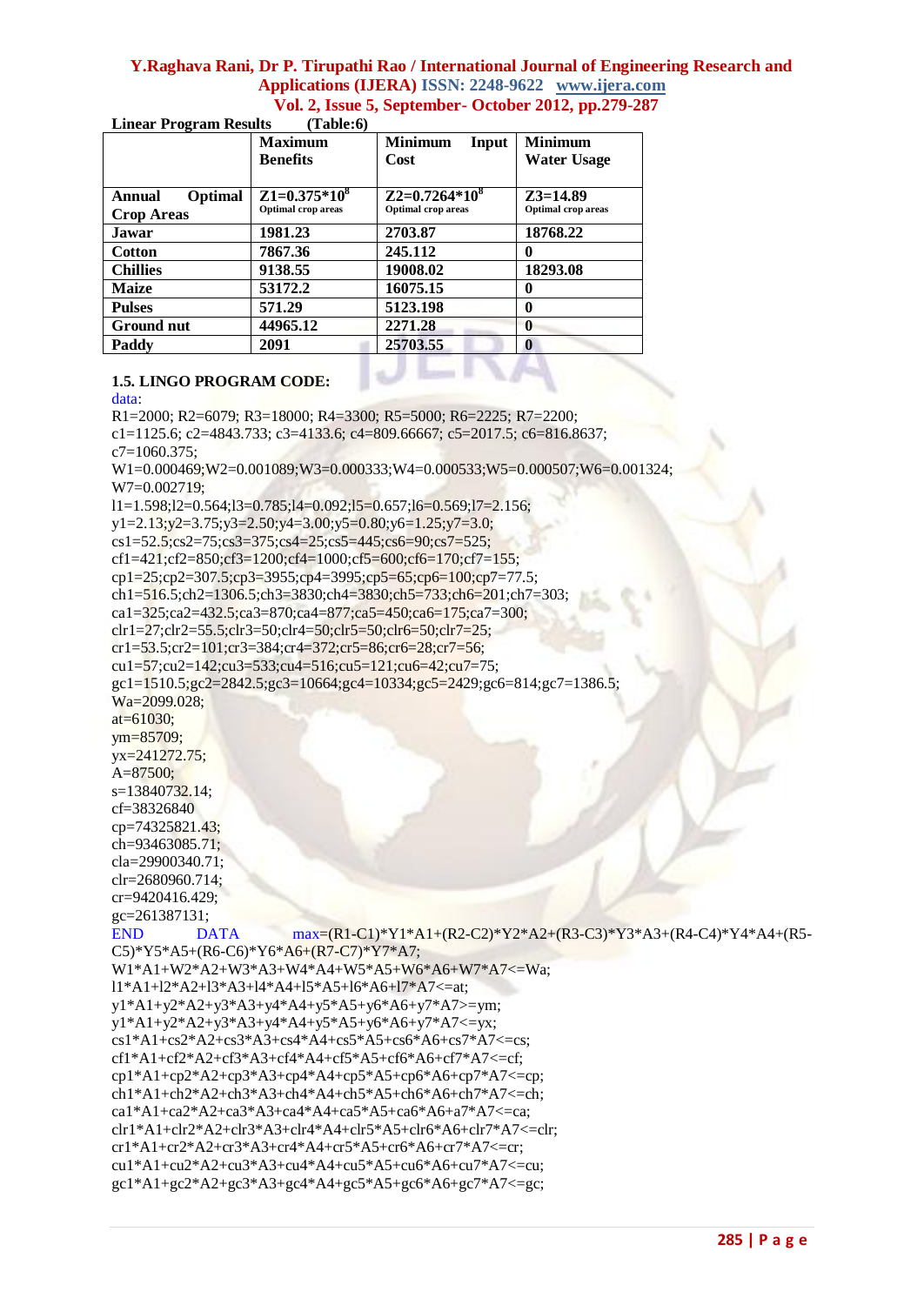A1+A2+A3+A4+A5+A6+A7<=A; A1>=0;A2>=0;A3>=0;A4>=0;A5>=0;A6>=0;A7>=0; **End** END

#### **1.6.ANALYSIS**

Statistical data outputs produced through a LINGO program. From the results it is observed that in kharif season farming of Maize has maximum extended area of 25791 and pulses are in minimum extended area of 1031.8, regarding the Objective:1. The average allocation of land for each crop is 12488 acres with standard deviation of 7774 acres and C.V equal to 161. Regarding the decision variables on investment cost for crop the maximum is for paddy with 26275 acres and minimum is Groundnut with 63 acres. As per water usage of the crop is concerned it is suggestible to cultivate maximum land for cotton with 22856 acres and the minimum is suggested for the crop of Maize with 22 acres. The average allocation of land for each crop, in the view of investment cost is equal to 6967.8 acres where as in the view of water usage of crop, the average allocation of land per each crop is 3317 acres. Observing the phenomena kharif season, objective 3(water usage for ith crop) has the maximum consistency regarding allocation of land for each crop.

Observing the outputs of Rabi season, the minimum allocated land for objective 1 is to the crop plusses with 1032 acres and the maximum allocation of land to the crop Chilies is 17262 acres. Regarding the objective 3, the minimum allocation of the land is 21 acres to the crop Maize where as the maximum allocation of land is 26079 acres for paddy. The mean allocation of land for each crop is 4053 acres keeping objective 3 in mind. Regarding the decision variables on investment cost for crop the maximum is for paddy with 26275 acres and minimum is Groundnut with 63 acres. The average allocation of land for each crop, in the view of investment cost is equal to 6967.8 acres. Comparing the objectives 1, 2, 3, the objective 3 is more consistent with minimum C.V is equal to 41.

Regarding overall comparison irrespective of seasons, the average allocated land for crop is equal to 12488 acres in objective 1, 6968 acres for objective 2 and 4137 acres for objective 3. Among the objective 1 the minimum allocation of land is for pulses with 1032 acres. Whereas the maximum allocation of land is for the crop Maize with 25791 acres. Regarding objective 2, the minimum allocation of land is for Groundnut with 63 acres; whereas the maximum allocation is for the crop paddy with 26275 acres. The average allocation for crop in objective 2 is 6968 acres. Regarding objective 3 the minimum allocation of land to the crop Maize with 71 acres and the maximum allocation of land is for paddy crop with 26079 acres. The average allocation for each crop in objective three 4137 acres. Comparing all the

three objectives, objective 3 considered to be more consistent as C.V is minimum with 46.07.

The details of land allocation outputs were presented in tables as well as graph for better understating decision making. These plans can be implemented for the RDS area. So that the farmers may get the optimal profits and cost minimizations.

#### **1.7.SUMMARY AND CONCLUSION**

The present study considered the crop planning as of the people concern to farming sector. Farmer has to set his goals of achieving the objectives like maximizing returns and plan his course of action on multi objective tasks. And hence the programming problem has to be formulated to suit the farmer needs.

Rajolibanda Diversion Scheme is a project comes under small scale irrigation program, was constructed across the river Thungabadra at Rajoli village, Mahaboobnagar, A.P, India. The total extent of irrigated facility area is around 87,000 acres. The water is released in two seasons depends on the water inflow to the project. The Government used to distribute the water from this dam into these seasons for agriculture purpose namely Kharif and Rabi. There are seven prime crops under RDS namely Jawar, Cotton, Chillies, maize, Pulses, Groundnut, Paddy.

This irrigation scheme has to plan the allocation of their agricultural land to the mentioned 7 crops with constraints of water supply during the seasons Kharif and Rabi. We have studied the optimal programming problem on 3 separate cases namely (1) Optimal land allocation for different crops in Kharif season, (2) Optimal land allocation for different crops in Rabi season and (3) Optimal land allocation for different crops in both the seasons(overall).

Enough size of literature was collected on optimal crop planning and the literature suggests the decision variable as Ai (Area of cultivation for ith crop). As statistical data provides information on various heads, and the information furniture literature in optimal crop planning motivated to develop an optimal crop planning through linear programming problem for multi objective and multi constraints. The present modal is made on an assumption that the net revenue generated per unit area of crop over the entire command area varies with the crop cost incurred and the net revenue generated and the crop water demand is not uniform,hence the proram is nonlinear resulting in the corresponding areas as shown in the tables above. Alternatively assuming the net revenue per unit Area\* Area, the variation of this is negligible , and the depth of application of